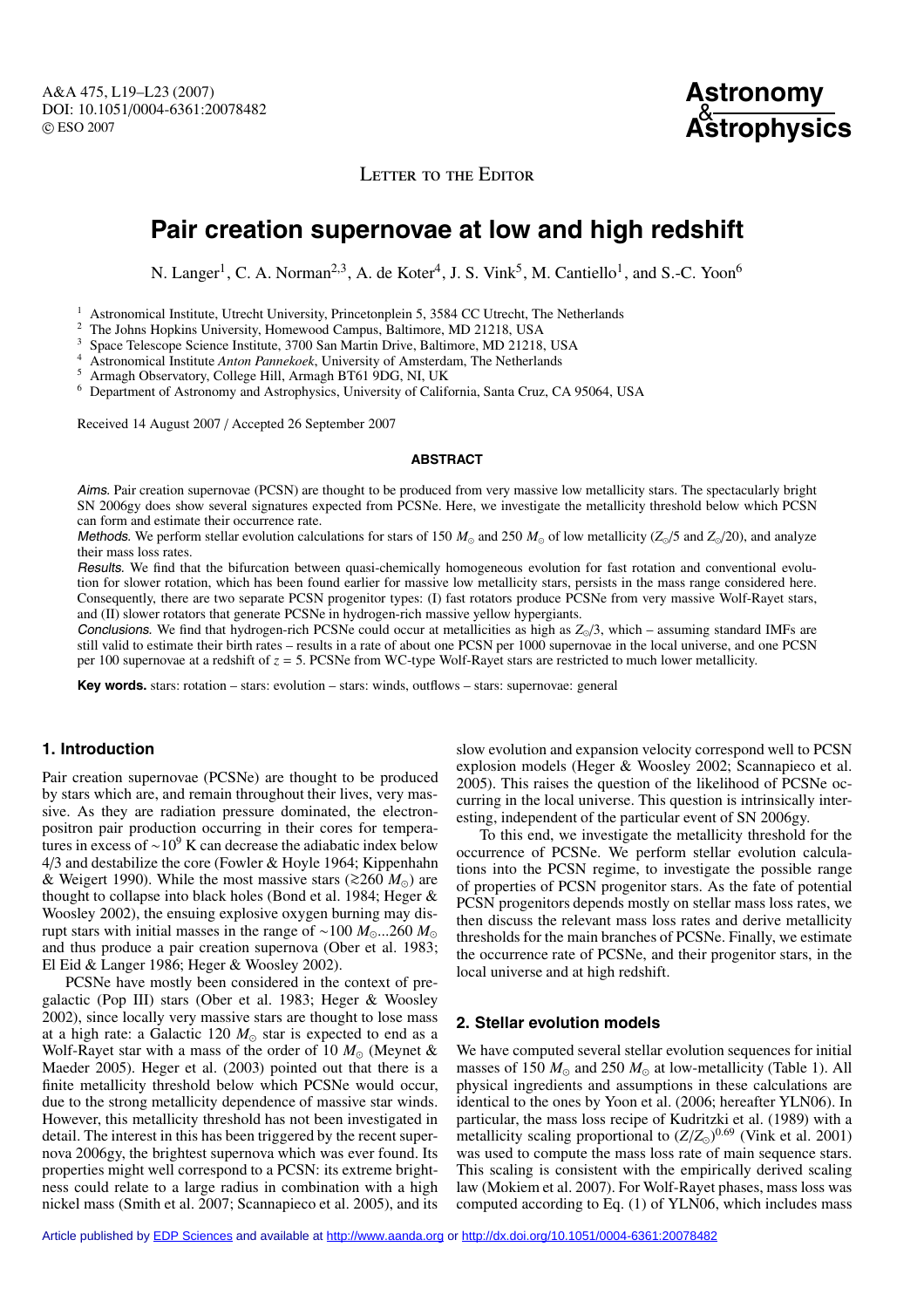Table 1. Key properties of the computed sequences: initial mass, metallicity and rotation rate, total main sequence and post main sequence mass loss, final total, He-core and CO-core mass, pre-SN luminosity, effective temperature, and radius, and central temperature of last computed model, and fate (cc = iron core collapse, PCSN = pair creation supernova).

| ₩ | М.          |             | $v_{\text{rot},i}$ | $\Delta M_\mathrm{MS}$ | $\Delta M_\mathrm{PMS}$ | $M_{\rm f}$ | $M_\mathrm{He,f}$ | $M_{\rm CO,f}$ |                    | $I_{\text{eff,f}}$ | $\pi_{f}$   | c.end    | Fate        |
|---|-------------|-------------|--------------------|------------------------|-------------------------|-------------|-------------------|----------------|--------------------|--------------------|-------------|----------|-------------|
|   | $M_{\odot}$ | $Z_{\odot}$ | $km s^{-1}$        | $M_{\odot}$            | $M_{\odot}$             | $M_{\odot}$ | $M_{\odot}$       | $M_{\odot}$    | $\log L/L_{\odot}$ | K                  | $R_{\odot}$ | $10^8$ K |             |
|   | 150         | 0.2         | 10                 | 14                     | $\sim 90$               | $\sim$ 45   |                   |                | –                  |                    |             | 2.27     |             |
|   | 150         | 0.2         | 500                | 74                     | 69                      | -           | 6.8               | 5.4            | 5.2                | 202 000            | 0.3         | 22.7     | $_{cc}$     |
|   | 150         | 0.05        | 10                 |                        | 53                      | 93          |                   | 64             | 6.5                | 4200               | 3300        | 22.7     | <b>PCSN</b> |
|   | 150         | 0.05        | 500                | 31                     | 96                      | 23          | 23                | 22             | 6.0                | 315000             | 0.4         | 50.1     | cc          |
|   | 250         | 0.05        | 10                 | 10                     |                         | 169         | 121               | 109            | 6.8                | 10700              | 760         | 14.1     | <b>PCSN</b> |
|   | 60          | 0.0005      | 400                | 0.02                   |                         | 51          | 51                | 46             | 6.4                | 219 000            | 1. 1        | 20.6     | cc          |



**Fig. 1.** Evolutionary tracks of the computed sequences (Table 1) in the HR diagram, from the zero age main sequence to their pre-SN position. The two sequences which rotate rapidly initially  $(150 M_{\odot};$  red lines) evolve quasi-chemically homogeneously, i.e. blueward, and end their evolution with an iron core collapse. The slow rotators  $(150 M_{\odot}$  and 250  $M_{\odot}$ ; blue lines) become yellow hypergiants after the main sequence evolution. Additionally, the 60  $M_{\odot}$  rapid rotator ( $v_{\text{rot,i}}/v_{\text{Kepler}} = 0.3$ ) for  $Z/Z_{\odot} = 5 \times 10^{-4}$  from YLN06 is shown (red). Furthermore, solar metallicity tracks for 150  $M_{\odot}$  and 250  $M_{\odot}$  from Figer et al. (1998) are shown (green lines); they end during core hydrogen burning, when their surfaces become unstable.

loss enhancement for metal-enriched surfaces, and a metallicity scaling as proposed by Vink & de Koter (2005). For cool stars, we used the mass loss rate of Nieuwehuijzen & de Jager (1990) with a metallicity scaling of  $(Z/Z_{\odot})^{0.50}$ . The scaling relations and the computed stellar models are based on the Anders & Grevesse (1989) solar system heavy element distribution.

All sequences have been computed including the physics of rotation and rotationally induced mixing and magnetic fields, as in YLN06. We computed models for slow rotation, i.e. with an initial equatorial rotation rate of 10 km s<sup>-1</sup>, and for fast rotation, adopting rotation at 500 km s<sup>-1</sup> or about 40% of Kelperian rotation (Table 1). As for the low-metallicity stars of lower mass computed by YLN06, we find the rapid rotators to evolve quasichemically homogeneous. This is to be expected, since rotationally induced mixing is faster in more massive stars, where gas pressure becomes less and radiation pressure more important. YLN06 found quasi-chemically homogeneous evolution for  $v_{\text{rot,i}}/v_{\text{Kepler}} > 0.2$  at 60  $M_{\odot}$ , which was their largest considered



**Fig. 2.** Evolutionary tracks of our stars in the  $\log \rho_c - \log T_c$ -diagram. The region of pair-instability is indicated  $(\Gamma < 4/3)$ . The red lines correspond to our initially rapidly rotating 150  $M_{\odot}$  models for  $Z = Z_{\odot}/5$ (lower curve) and  $Z = Z_{\odot}/20$  (upper curve), and to the 60  $M_{\odot}$  model at  $Z/Z_{\odot} = 5 \times 10^{-4}$  from YLN06 (dotted line). Shown in blue are the slowly rotating 150  $M_{\odot}$  model at  $Z = Z_{\odot}/20$ , and the 250  $M_{\odot}$  model at  $Z = Z_{\odot}/20.$ 

mass. Our fast rotating  $150 M_{\odot}$  models (Sequences No. 2 and 4; Table 1) evolve quickly into Wolf-Rayet stars (Fig. 1), and lose large amounts of mass and angular momentum; they end at 7  $M_{\odot}$  ( $Z/Z_{\odot} = 0.2$ ) and 23  $M_{\odot}$  ( $Z/Z_{\odot} = 0.05$ ). Due to their reduced mass, they avoid the pair creation instability regime and undergo stable oxygen burning (Fig. 2), evolving towards iron core collapse. We also show the trajectory of a rapidly rotating  $(v_{\text{rot,i}}/v_{\text{Kepler}} = 0.3)$  60  $M_{\odot}$  model at  $Z/Z_{\odot} = 5 \times 10^{-4}$  of YLN06 in Figs. 1 and 2, to illustrate that, if strong mass loss is avoided – i.e. for low enough metallicity −, the chemically homogeneous models may also develop into PCSNe (Sect. 3.2). This model ends with a total mass of about 51  $M_{\odot}$  and will likely undergo iron core collapse, but Fig. 2 shows that it evolves very close to the PCSN regime.

As shown in Fig. 1, our slowly rotating models (Seq. No. 1, 3, 5) pursue more conventional tracks in the HR diagram and evolve redward after core hydrogen burning. The total amount of mass lost during core hydrogen burning is rather moderate for those models (Table 1); their surfaces do not become enriched by hydrogen burning products. After core hydrogen exhaustion, these stars evolve into cool supergiants. None of the models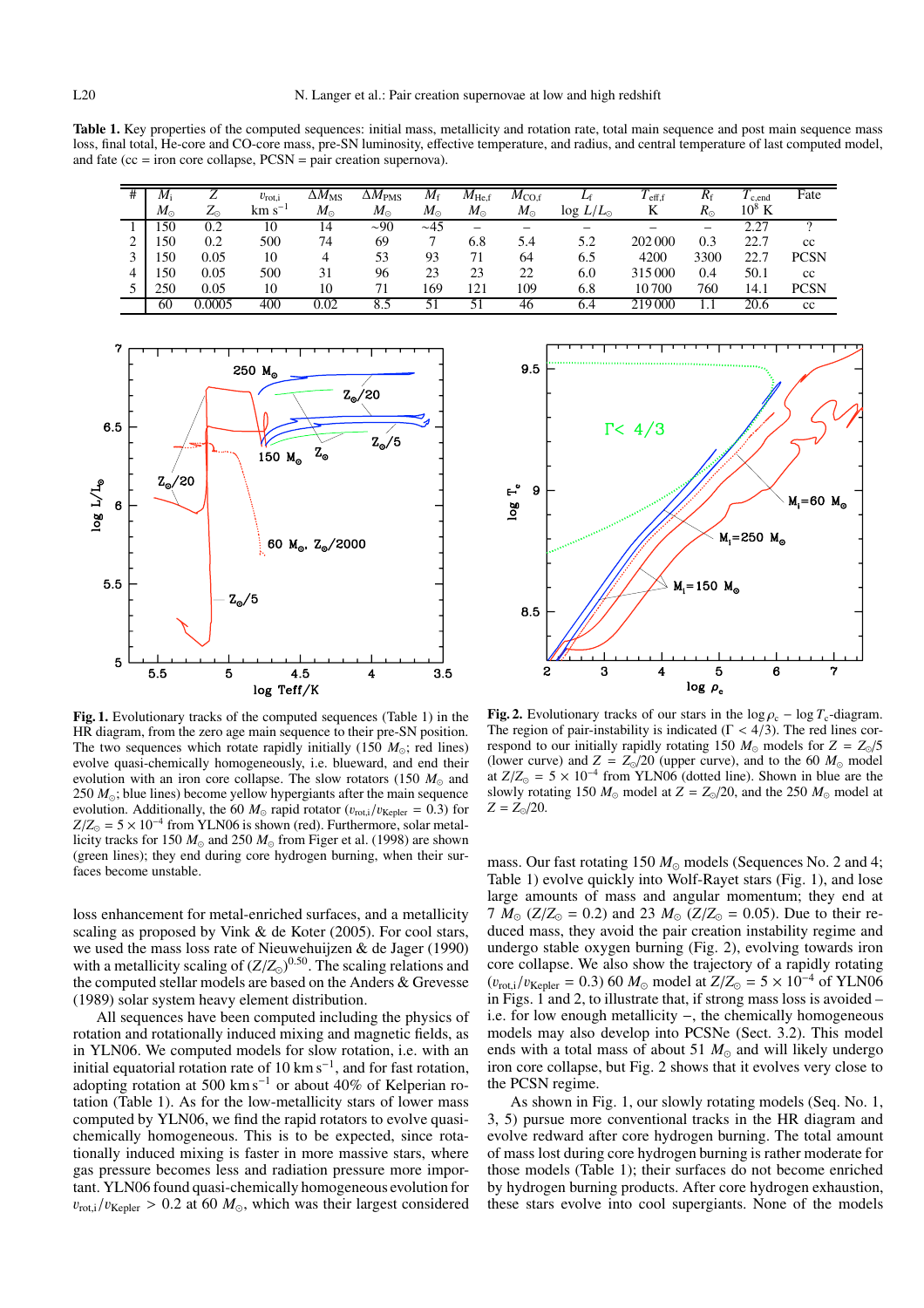becomes cool enough to form dust; their effective temperatures remain higher than 4200 K (see also Maeder & Meynet 2001). The lower metallicity models of  $150 M_{\odot}$  and  $250 M_{\odot}$  (Seq. No. 3) and 5) suffer significant mass loss during core helium burning. However, the helium core of both stars is not affected by the mass loss, and both models evolve into the pair creation instability and start collapsing before core oxygen ignition (Fig. 2).

According to our mass loss prescription, the 150  $M_{\odot}$  sequence at  $Z/Z_{\odot} = 0.2$  loses about all of its hydrogen-rich envelope during core helium burning. Numerical problems prevented us from computing this model to core helium exhaustion. An extrapolation of the mass loss rate during the core helium burning stage up to core helium exhaustion leads to expect a total mass loss during core helium burning of the order of 90  $M_{\odot}$ ; this would bring the star onto the Wolf-Rayet branch and into the core collapse regime. However, we can not exclude that this star would settle in the blue supergiant regime where mass loss is smaller. Therefore, the fate of this model remains uncertain.

# **3. PCSN metallicity thresholds**

Most important for estimating the metallicity thresholds for PCSNe are the mass loss rates of very massive stars during their evolution. From the evolutionary models shown above, it is clear that for the rapid rotators, the Wolf-Rayet mass loss is detrimental. For slow rotators it is the mass loss on the main sequence, and in the cool supergiant stage. A problem in evaluating this quantitatively is that the required mass loss rates are not accessible observationally, and that theoretical estimates have to be stretched quite far to yield numbers in the required luminosity and metallicity range. In the following, we discuss mass loss for slowly and fast rotating models, separately.

### 3.1. Slow rotation

Our slowly-rotating 150  $M_{\odot}$  model at  $Z/Z_{\odot} = 0.2$  has a mainsequence mass loss of only about 14  $M_{\odot}$ . Ignoring, for the moment, mass loss in post-main sequence phases, this would be sufficiently low to allow for a PCSN. To estimate the critical metallicity *Z*<sub>PCSN,MS</sub> above which already the main sequence mass loss in itself is such that a PCSN is no longer possible – i.e. when it exceeds, say, a third of the initial stellar mass – we use the Vink et al. (2001) mass-loss recipe. Note that the predicted absolute mass loss rates following from this recipe are on average some 50 percent higher than those from the Kudritzki et al. (1989) prescription which we used in computing our models. Also, the estimates given in Table 2 are based on a representative mass-loss rate for the entire main sequence (see table caption). Keeping these uncertainties in mind, we find that  $Z_{\text{PCSN,MS}}/Z_{\odot}$  is about 1/3.

Currently, the main sequence mass-loss rates of O and early-B type stars are under debate (Bouret et al. 2005; Fullerton et al. 2006). Empirical rates may have been overestimated because of the neglect of density inhomogeneities (or clumping) in the spectroscopic analysis of wind sensitive lines. Mokiem et al. (2007) show that if the clumping is modest, observations will match with the Vink et al. predictions. If, however, clumping in the outflows of these stars is severe, theoretical mass-loss rates may be significantly overestimated. In that case, the critical metallicity *Z*<sub>PCSN,MS</sub> may be even be super-solar. Here, we do not consider this possibility.

Baraffe et al. (2001) investigated the pulsational instabilities of PCSN progenitors of various metallicities, in order to estimate

**Table 2.** Estimated main sequence mass loss according to Vink et al. (2001), using  $T_{\text{eff}} = 40\,000 \text{ K}$  and  $v_{\infty}/v_{\text{esc}} = 2.6$ . For the 150  $M_{\odot}$  case, we adopted  $\log L/L_{\odot} = 6.5$  and  $\tau = 2.8$  Myr, while for the 250  $M_{\odot}$  case log  $L/L_{\odot} = 6.8$  and  $\tau = 2.5$  Myr.

|                | 150            | $M_{\odot}$ | 250   | $M_{\odot}$ |
|----------------|----------------|-------------|-------|-------------|
| Z              | $log\ \dot{M}$ | $\wedge M$  | log M | $\wedge M$  |
| $Z_{\odot}$    | -4.46          | 96          | 4.10  | 200         |
| $Z_{\odot}/3$  | 4.87           | 38          | 4.51  | 77          |
| $Z_{\odot}/10$ | $-5.32$        | 13          | -4.96 | 27          |
| $Z_{\odot}/30$ | -5.73          | 5           | -5 37 | 11          |

pulsation driven mass loss rates for those stars. While they found the  $\varepsilon$ -mechanism to be unimportant, the  $\kappa$ -mechanism was found to occur in 120  $M_{\odot}$  main sequence models of solar and half-solar metallicity, but not at  $Z_{\odot}/100$  or below. However, the local character of the stability analysis did not allow Baraffe et al. to estimate mass loss rates from pulsations driven by the  $\kappa$ -mechanism.

The post main sequence mass loss of slowly rotating potential PCSN progenitors, i.e. for yellow supergiants, is more difficult to assess. None of our models evolves into the red supergiant regime, where dust formation might boost the mass loss rate. However, one important question is whether the stars, on their way to cool temperatures, would become Luminous Blue Variables (LBVs) and suffer from eruptive mass loss. While a good theoretical understanding of the LBV phenomenon is still lacking, metal-rich models of very massive stars do become unstable for effective temperatures significantly below 20 000 K, as these models have high enough Rosseland-mean opacities in their outermost layers to hit the Eddington limit (Figer et al. 1998; Fig. 1). Our low metallicity models here do not encounter this problem (see also Maeder & Meynet 2001). We take this as an indication that an LBV-type mass loss can be avoided at the metallicities considered here.

The yellow supergiant mass loss rate is very uncertain. The metallicity-scaled rate of Nieuwehuijzen & de Jager (1990) as used in our models implies a post-main sequence wind induced metallicity threshold for PCSN between  $Z/Z_{\odot} = 0.2$  and  $Z/Z_{\odot} = 0.2$ 0.05: The post main sequence mass loss of sequences #1 and #3 is ∼90  $M_{\odot}$  and 53  $M_{\odot}$ , which certainly in the latter case leaves a massive enough CO-core to undergo PCSN (see Table 1 and Fig. 2). However, the physics of the winds from yellow supergiants is not well understood, and the applied metallicity scaling might be inappropriate for cool stars. Schröder & Cuntz (2005) work out a mass loss rate based on the physics of thermally driven winds, in which case no metallicity dependence is expected. Schröder & Cuntz (2007) show that this mass loss rate fits observations well over the whole observationally accessible dwarf, giant and supergiant regime (up to  $\log L/L_{\odot} \simeq 5$ ). If we extrapolate it to our 150  $M_{\odot}$  models at  $T_{\text{eff}} = 4000 \text{ K}$ , we obtain a mass loss rate of  $1.9 \times 10^{-5}$   $M_{\odot}$  yr<sup>-1</sup>, or a total mass loss of 5.2  $M_{\odot}$  over the post main sequence life time. Interestingly, the pre-SN mass loss rate of SN 2006gy is constrained by the soft X-ray measurements to 1...5 × 10<sup>-4</sup>  $M_{\odot}$  yr<sup>-1</sup>, which, extrapolated over  $3 \times 10^5$  yr would result in a mass loss of  $30...140$   $M_{\odot}$ . We conclude that, while there is a large uncertainty, the consideration of post main sequence mass loss can currently not be used to exclude PCSNe from slowly rotating massive stars with metallicities below the value of  $Z_{\text{PCSN,MS}}/Z_{\odot} = 1/3$ .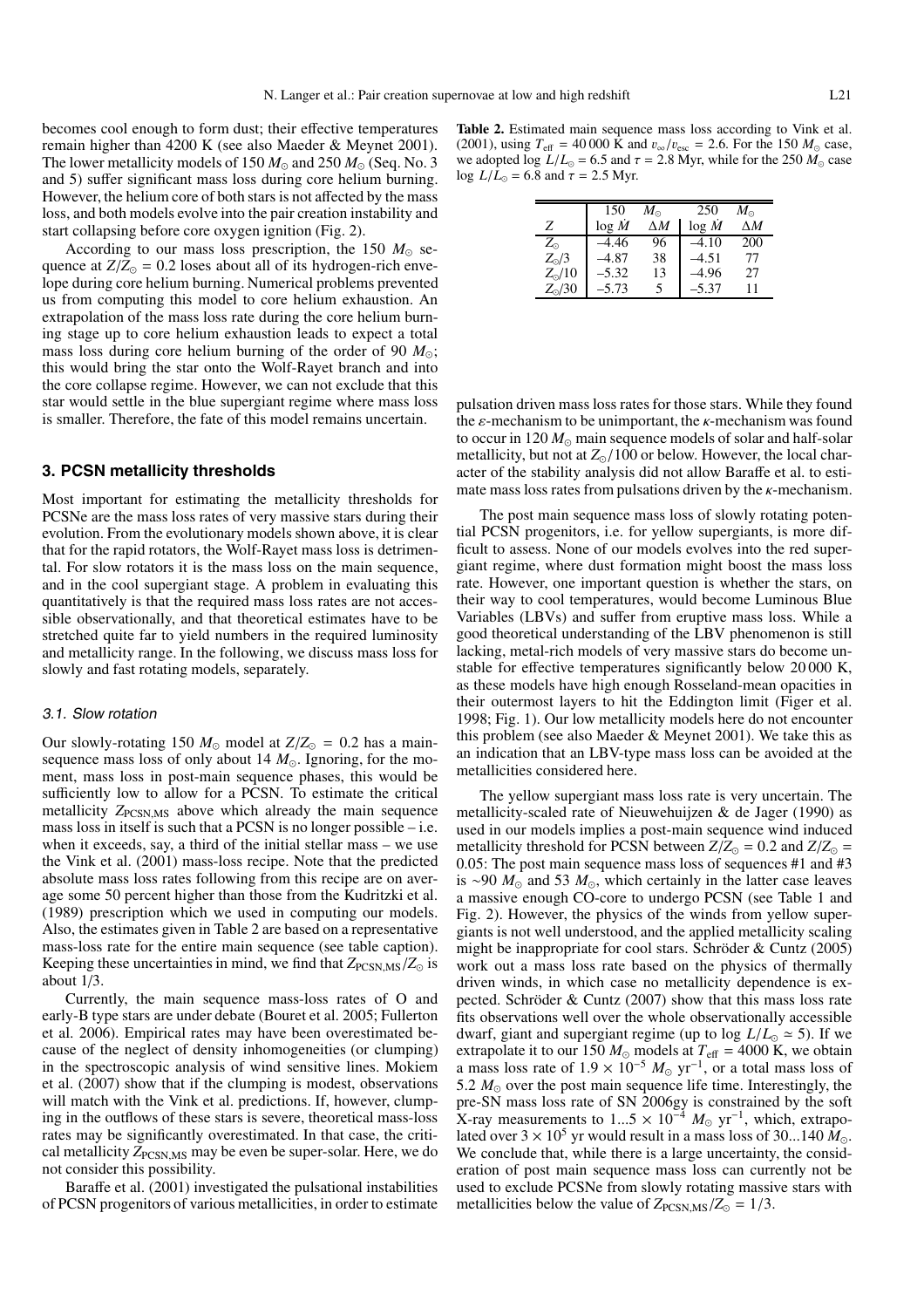#### 3.2. Fast rotation

The fast rotating PCSN progenitor candidates undergo quasichemically homogeneous evolution (Yoon & Langer 2005; YLN06; Woosley & Heger 2006). This will lead to a smaller minimum initial mass for PCSN formation if mass loss is negligible (see below). The quasi-chemically homogeneous models evolve into Wolf-Rayet stars already during core hydrogen burning. As the mass loss rates during the core hydrogen burning Wolf-Rayet stage is significantly higher than the mass loss rate of the slowly rotating counterparts (Table 1), our rapidly rotating 150  $M_{\odot}$  star at  $Z/Z_{\odot} = 0.2$  loses already 74  $M_{\odot}$  during core hydrogen burning, which disqualifies it as a PCSN progenitor (Fig. 2). However, during the core hydrogen burning Wolf-Rayet stage, photon scattering with iron ions provides the main force to drive the stellar wind, which is strongly decreasing at least down to metallicities of  $Z/Z_{\odot} = 10^{-4}$  (Vink & de Koter 2005). Consequently, looking at our rapidly rotating models (Table 1), rapid rotators may only evolve into a PCSN if their metallicity is  $below Z/Z_{\odot} = 0.05.$ 

During the post-main sequence evolution, the surfaces of the rapid rotators are quickly enriched with carbon and oxygen, transforming them into WC-type Wolf-Rayet stars. This enhances the mass loss rate, especially for  $Z/Z_{\odot} < 0.1$  (Vink & de Koter 2005). The final masses of our rapidly rotating 150 *M* sequences are 7  $M_{\odot}$  and 23  $M_{\odot}$ , indicating that the metallicity limit to allow for PCSNe from initially rapidly rotating stars is much smaller than  $Z/Z_{\odot} = 0.05$ . Vink & de Koter (2005) predict that the WC-type mass loss rate reaches a lower limit at about  $Z/Z_{\odot} = 10^{-4}$ , and extrapolating their results to 150  $M_{\odot}$  and 250  $M_{\odot}$  predicts only about 4  $M_{\odot}$  and 9  $M_{\odot}$  being lost during the WC stage at  $Z/Z_{\odot} = 10^{-4}$ . Therefore, PCSNe are likely to occur from the lowest metallicity rapid rotators. This agrees with the fact that the rapidly rotating 60  $M_{\odot}$  models at  $Z/Z_{\odot} = 5 \times 10^{-4}$  of YLN06 lose only about 10  $M_{\odot}$  and are actually very close to the pair-instability (Figs. 1 and 2). We conclude that the metallicity threshold for PCSN from the rapidly rotating branch is roughly at  $Z/Z_{\odot} = 10^{-3}$ .

## **4. Observational consequences**

In the following, we want to discuss occurrence and detection rates of PCSNe at various redshifts. For this purpose, we assume that slowly rotating massive stars produce PCSNe for initial masses in the range 140  $M_{\odot}$  to 260  $M_{\odot}$  (Heger & Woosley 2002) and for  $Z/Z_{\odot} < 1/3$ , while rapid rotators do so for initial masses above 80  $M_{\odot}$  and for  $Z/Z_{\odot} < 1/1000$ . The uncertainties in the post-main sequence mass loss rates discussed above imply that this way we derive upper limits to the occurrence and detection rates.

The occurrence rate of PCSNe depends decisively on the formation rate of stars with masses above the mentioned limits. Not much is known about that, due to the strong decline of the initial mass function (IMF) with mass. Figer (2005) finds that in the Arches cluster close the the Galactic center, there is a firm upper limit to the IMF at  $150 M_{\odot}$ . On the other hand, Kudritzki et al. (1996) give evidence for stars with masses of up to 200  $M_{\odot}$ in the LMC. In any case, PCSN initial masses could be lower than the numbers suggested by Heger & Woosley (2002), either due to rotational mixing (Sect. 3.2) or due to efficient convective core overshooting (Langer & El Eid 1986) which is not well constrained at the considered masses. In lieu of more meaningful constraints especially at low metallicity, we simply use the Salpeter IMF to estimate the birth rate of PCSN progenitors.

**Table 3.** PCSN-to-SN ratios at various redshifts *z*, for two different PCSN-metallicity thresholds *Z*<sub>PCSN</sub> (first 2 lines), and for PCSNe from rapid rotators with a metallicity threshold of  $Z_{\odot}/1000$ . Here  $f_{\rm r}$  is the fraction of rapid rotators; according to YLN06 (their Fig. 5), it might be  $f_{\rm r} \simeq 0.25$ .

| ZPCSN            | $z=0$              | $z = 2$   | $z = 5$   |
|------------------|--------------------|-----------|-----------|
| $Z_{\odot}/3$    | 0.001              | 0.004     | 0.01      |
| $Z_{\odot}/10$   | 0.0001             | 0.001     | 0.004     |
| $Z_{\odot}/1000$ | $4 \times 10^{-7}$ | $10^{-6}$ | $10^{-5}$ |

This results in stars above 140  $M_{\odot}$  making up for about 1% of all stars above the supernova threshold of  $8 \, M_{\odot}$ , while stars above 80  $M_{\odot}$  amount to about 3.6%.

#### 4.1. Local universe

In the local universe, the ratio of the birth rate of massive stars with  $Z/Z_{\odot}$  < 1/3 to that of all massive stars is about 1/10 (Langer & Norman 2006), which then results in a local PCSN/SN-ratio of about 1/1000 (Table 3). Most PCSNe locally are expected to occur in yellow hypergiants with massive hydrogen-rich envelopes, since PCSNe produced from initially rapidly rotating stars are expected to be negligible in the local universe. The large radii of these PCSN progenitors (Table 2) will lead to very bright events (Young 2004; Scannapieco et al. 2005). The large ejecta mass and slow expansion velocity of PCSNe (Heger & Woosley 2002; Scannapieco et al. 2005) implies a supernova light curve with a broad maximum. All this appears to be consistent with SN2006gy (Ofek et al. 2007; Smith et al. 2007).

If SN2006gy were a typical PCSN, it being about 10 times brighter, and shining about twice as long as an average supernova (Fig. 2 in Smith et al. 2007) would imply an increased detection probability of  $2 \times 10^{3/2} \approx 60$  for PCSNe. I.e., the ratio of the detection probability of a PCSN to that of an average supernova in a local magnitude-limited search would work out to be 0.06, a number which appears too high to account for only one observed case. Thus, either SN2006gy is not a typical PCSN, or the PCSN metallicity threshold is lower than  $Z_{\odot}/3$ .

In fact, Herzig et al. (1990) derived realistic light curves for PCSNe, and considering compact progenitor models for PCSNe at the lower mass limit. They found a maximum bolometric brightness of only  $M_{bol} \approx -14.6$  mag, compared to  $M_{\text{bol}} \approx -22$  mag for SN2006gy (Smith et al. 2007). This is consistent with only small amounts of <sup>56</sup>Ni being produced in the lower third or so of the PCSN progenitor mass range according to Heger & Woosley (2002), while the nickel mass implied for SN2006gy is of the order of 20  $M_{\odot}$  (Smith et al. 2007), which would require a progenitor mass in the upper part of the PCSN progenitor mass range. On the other hand, our slowly rotating 150  $M_{\odot}$  model at  $Z_{\odot}/20$  (Seq. #3) explodes with a very large radius (3300  $R_{\odot}$ ; Table 1), which may lead to a high peak brightness even without a large amount of radioactive energy input (Young 2004).

Scannapieco et al. (2005) compute light curves of population III PCSNe, and find a wide range of peak luminosities and light curve peak widths. Furthermore, the fraction of stars which rotates rapidly enough to undergo chemically homogeneous evolution (YLN06) does not contribute significantly to the number of PCSN in the local universe. Additionally, supernova searches are not optimally designed to find bright, rare objects with long (∼1 yr) time variations. Thus, for a PCSN metallicity